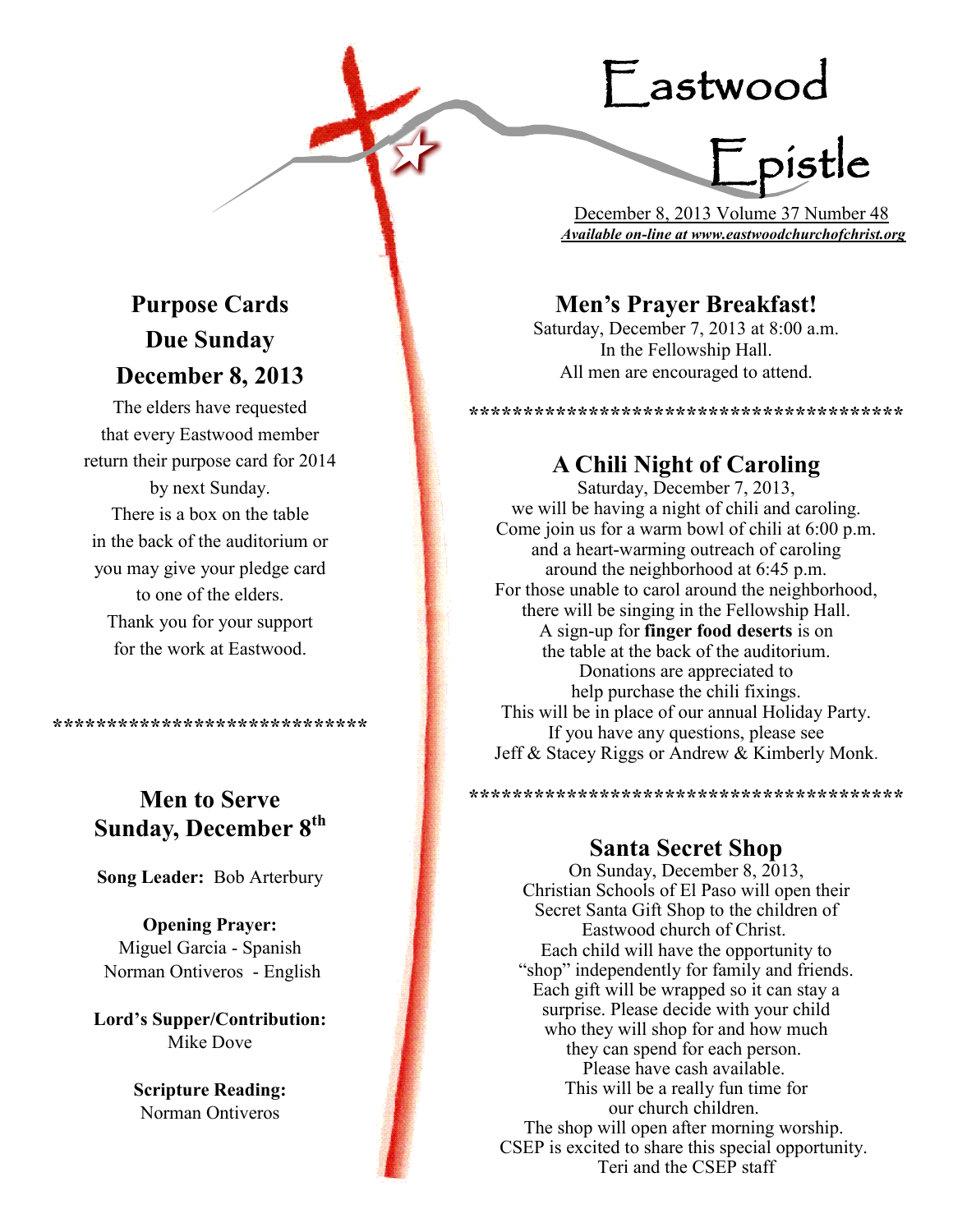# *Together*

**Tomorrow I plan to work, work, from early until late. In fact I have so much to do that I shall spend the first three hours in prayer**. - - - Martin Luther

Prayer seems to intimidate many of us. Even those closest to Jesus, those who witnessed Jesus praying and hearing him pray made the renowned request, "teach us to pray."

We know the model prayer that is given in Matt 6 and Lk 11. It was the example they needed to learn, but was it the request they were asking?

What would have been your query behind the request? Might it have been: *how do you pray all night* or *how do you pray with such passion* or *why don't you say the memorized prayers the rabbis use* or *tell us the required number of times to pray*?

In one form or another, these are the questions that have been asked by today's disciples. What is yours?

Prayer is to help mold our life and will to the will of God. It is not to make God do what we want done. The almost universal attitude is that prayer is to make my life better. But, Jesus taught us not to pray for these things because God already knows we need them. We should pray with gratitude for what God does give.

"God help me want, what you want. Your will be done in my life."

Prayer is not about memorizing phrases or whole prayers. It is not about becoming rich or healthy or happy. It does not make us holy or impressive to God.

Prayer is about recognizing God for who he is - God. Its understanding I need him, knowing my purpose is to serve him and he will take care of me. *Charles M Clodfelter*

#### *Sunday Guests who registered - 4 Did you speak with them?*

**www.eastwoodchurchofchrist.org**

#### **Schedule of Services**

Bible Class - 9:00 A.M. Ladies Bible Class Bible Study Worship - 10:00 A.M. 10:00 A.M. 7:00 P.M.

**Sunday Tuesday Wednesday**

# **Area TV Programs**

Fridays: 7:00 P.M. Channel #38 (Cable Channel #16) Sundays: 5:00 A.M. Inspiration Channel (Channel #364 Direct TV)

# **Thank You**

#### Dear Eastwood,

With deep appreciation, your kind expression of sympathy. We thank you for the lovely floral arrangement. Alvarado and Cansino Families (Virginia Fraire's families)

#### Dear Eastwood,

I want to thank everyone in behalf of my family, for the prayers in the passing of my nephew, Brian Comaduran. The cards and flowers were greatly appreciated. I also, want to give a special thank you to Charles, for being there when Nancy Kinn, needed it the most.

Lulu Ochoa

#### Dear Eastwood,

Thank you for all the calls and for the cards during the length of time (4 weeks) dealing with my son George's death. Beth McNicol

### **Yard Sale Fundraiser**

I will be traveling with People to People Ambassadors this summer on a trip to Europe. To help fundraise for this trip, I am having a yard sale on Saturday, December 7, 2013. Please consider donating any items that you may no longer want or need. Your donations are greatly appreciated. You can bring your donations to the church on Sundays or Wednesdays. If you need us to pick up any items from your home, please let us know. Thank you. Autumn Russell, 915-253-3230.

# **Care Groups**

Sunday, December  $8<sup>th</sup>$  - Gordon & Arlene Gaenzle Sunday, December 15<sup>th</sup> - Mike & Teri Dove Sunday, December  $22^{nd}$  - Junie & Susie Chavez

#### **Sunday, December 8, 2013**

**Speaker** - Charles Clodfelter **Sermon Topic** - *The Faith of Mary* **Scripture** - Luke 1:26-38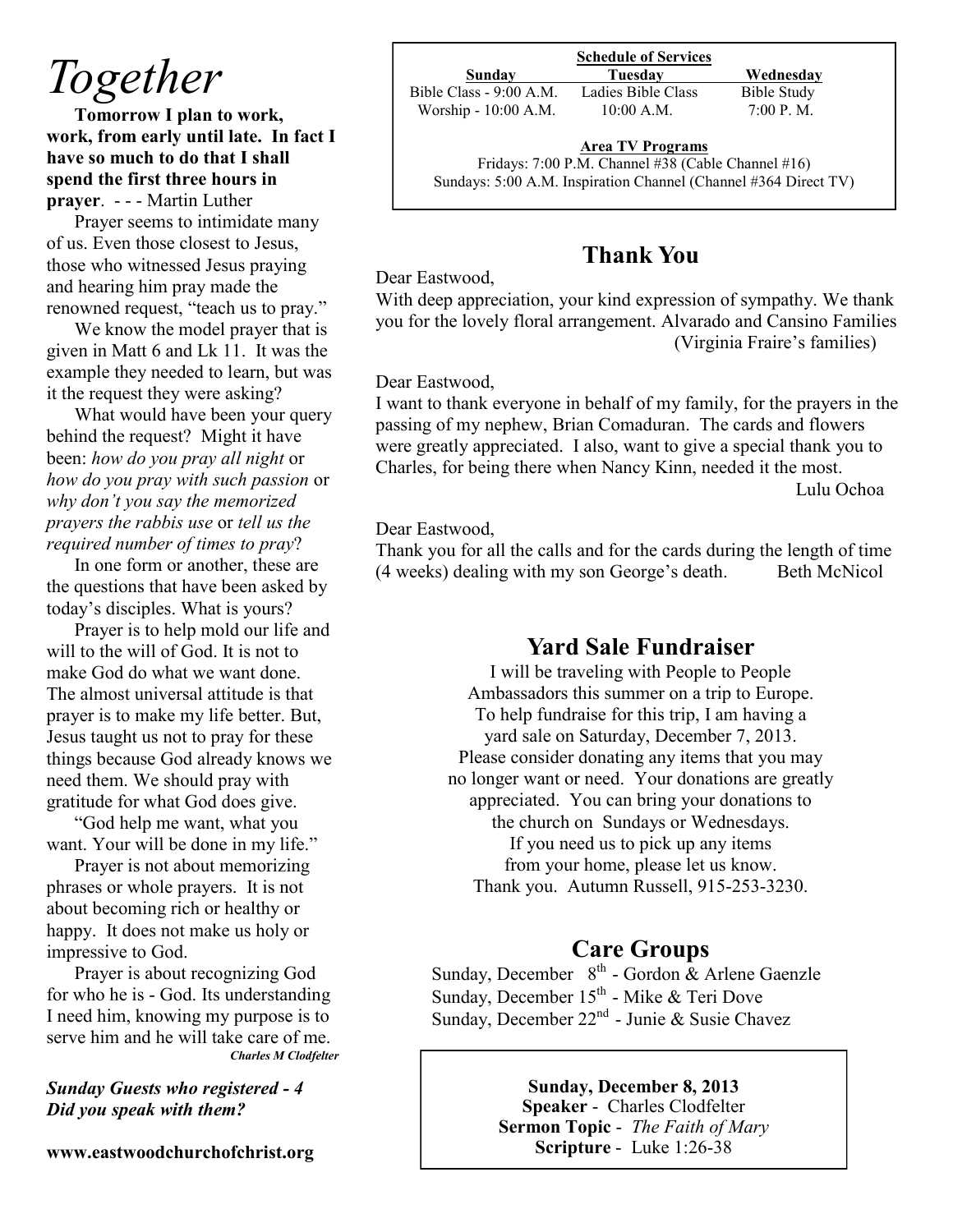

I am thankful for the prayer warriors for keeping the work at thankful. First I am thankful for the prayer warriors for keeping the work at thankful. First I am thankful for the prayer warriors for keeping the work at the pray that your week is going well. Thanksgiving has come and gone and I hope you enjoyed the time you spent with your family and loved ones. If you were out of town , I'm glad you are back with us. I want to make a short, very short, list of some reasons I am Eastwood and Northside on your hit list, please don't remove it. I can see

the hand of God working, so obviously. Thank you Marjorie Foster for your often repeated "I love you". What Marjorie doesn't know is that they seem to be said at just the right time. Thank you, Mark and Gloria, for keeping the building nice and shiny. To Mr. Junie Chavez for always being ready to teach. For all the teachers that are helping and have helped in the past with the IBI (Instituto Biblia y Ingles) School. To the outreach team of seven, that are reaching out to the Northeast side of El Paso, you guys are awesome! Keep up with the vision. Last but not enough room to name all those that are always ready to organize, plan, teach, clean, set up, etc,. maybe I just have to simply say, thank you Eastwood! Paul



 December 8 - Ron & Sharon Gaenzle December 10 - Juan & Virginia Najera

 **Nursery Helpers for Sunday, December 8, 2013** Valentina Lopez and Ana Soto



# **Tuesday Morning Ladies Bible Class Holiday Party**

Ladies, you are cordially invited to the Tuesday Morning Ladies Bible Class holiday party on Tuesday, December  $10^{th}$ ,  $10:00$  a.m., in the home of Cherry Potter, 11221 Bill Hill. We will have a devotional followed with a potluck luncheon. Each lady is asked to also bring a canned good for our church pantry. Gifts for children (of all ages) who are in El Paso foster care services, would also be appreciated. Please, do not wrap the gifts. If you can only come for lunch, we would love to have you join us.

# **Pictorial Church Directory Pictures**

will be taken Sunday, December  $15<sup>th</sup>$ , immediately after morning services in room # 43 (South Hall). If you have not had a picture taken for our pictorial directory or would like a new one, please make plans to have one taken!

# **Youth Group Fundraiser!**

Eastwood Youth Group is having a fundraiser Selling discount cards. The cards cost \$20 and have great discounts to 18 different businesses in the area The cards are good until December 2014, and the discounts can be used once per day. If you are interested in purchasing a card, please speak with Andrew or one of the youth kids. Money

earned from this fundraiser will go toward many Youth activities, education and events.